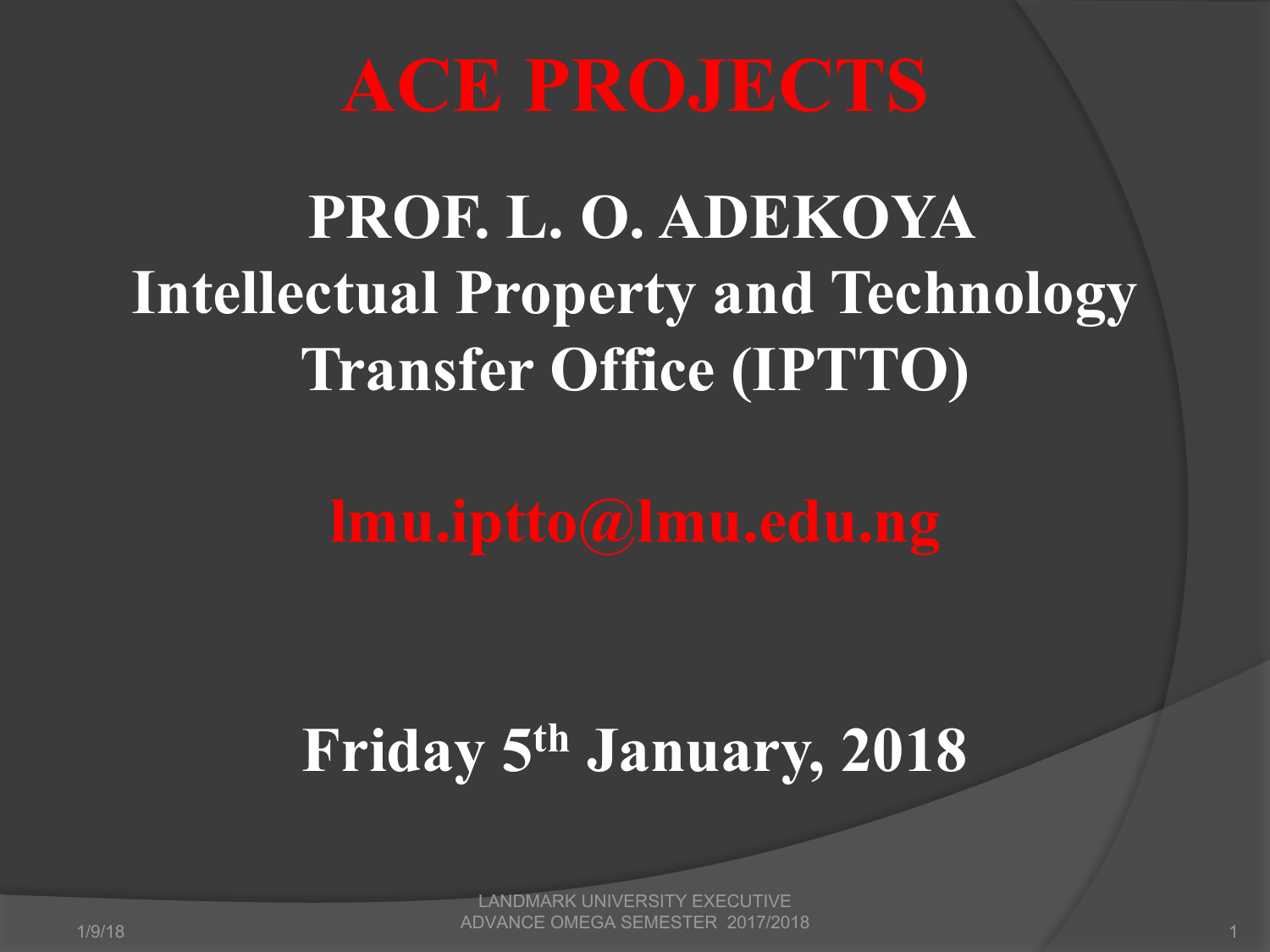# **OVERVIEW**

1.0 Objectives 2.0 Introduction 3.0 ACE III 4.0 Wrap-Up 5.0 Recommendations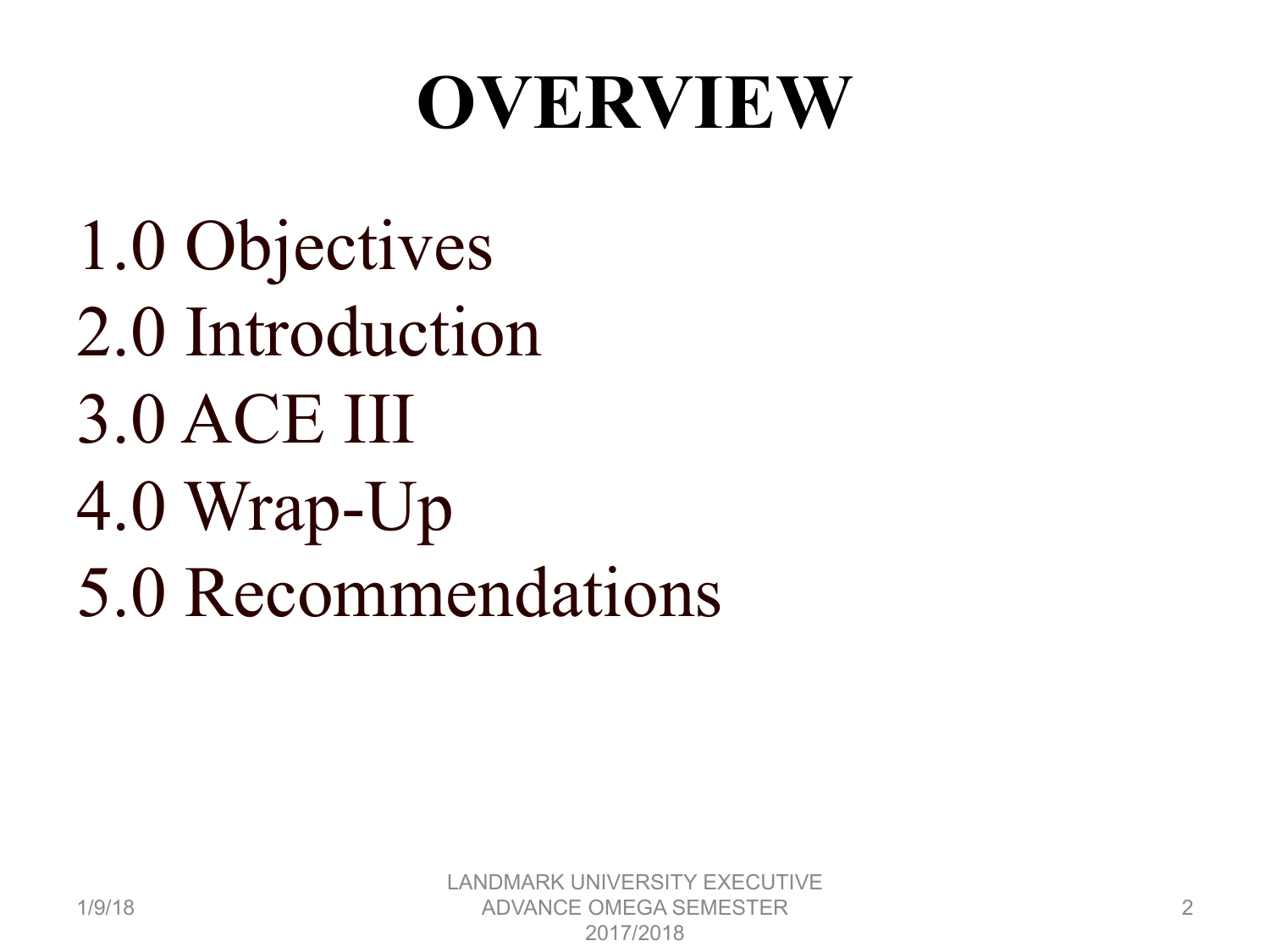#### **1.0 OBJECTIVES**

This presentation is to sensitize LMU researchers on the ACE Projects. It highlights the ACE I and II Projects and the yet-to-be-made-public announcement on ACE III Project. Finally, it implores LMU researchers to earnestly commence preparations for the submission of proposals for ACE III Project.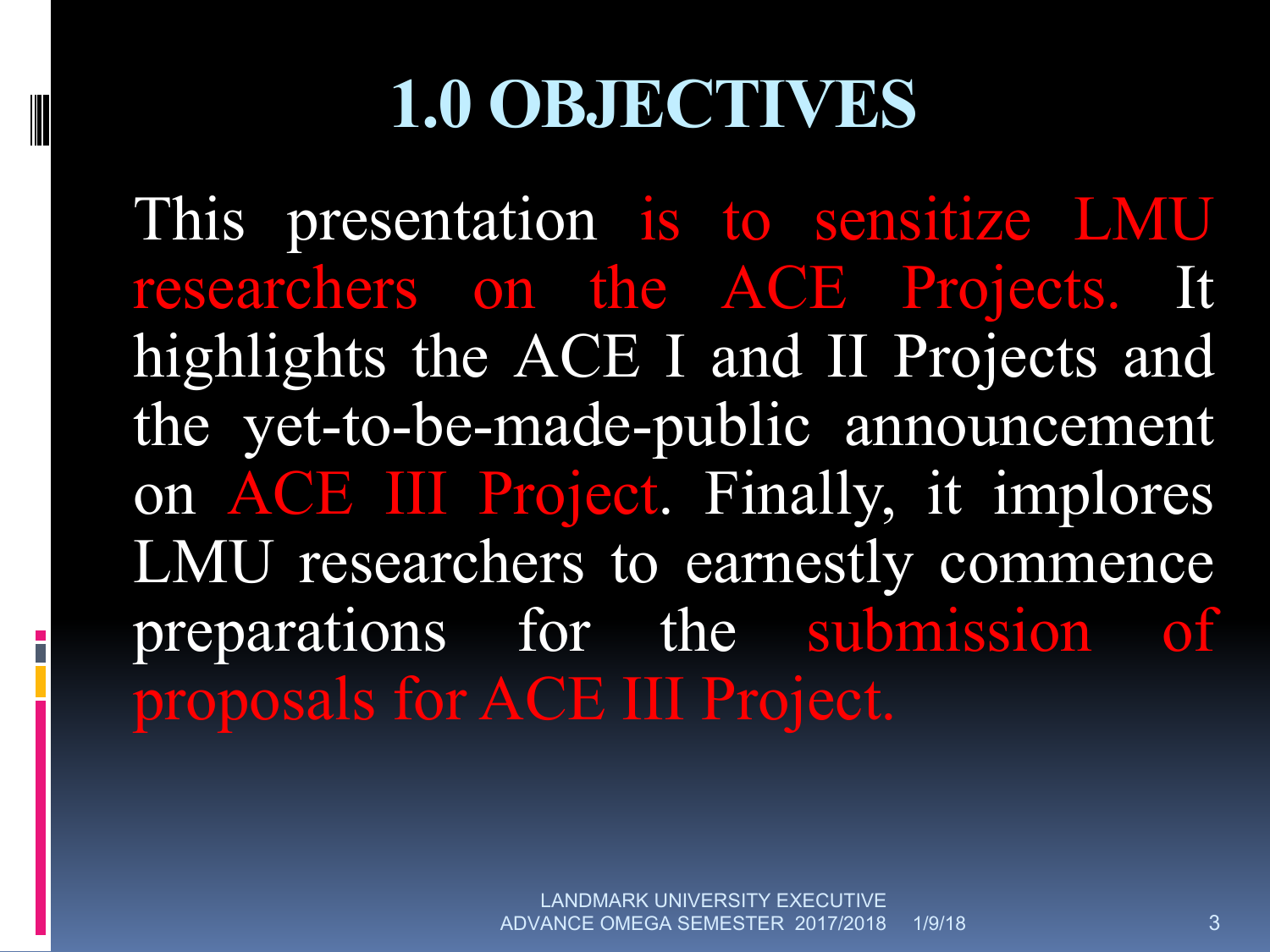## **2.1 Definition**

#### $\Box$  ACE = Africa Higher Education Centres of Excellence Project

ACE Projects are World Bank-funded projects for training and applied research in African universities.

I an optimal and cost-effective way to build and sustain excellence in higher education in Africa,

they foster regional specialization, concentrate limited top-level faculty, and generate knowledge spillovers.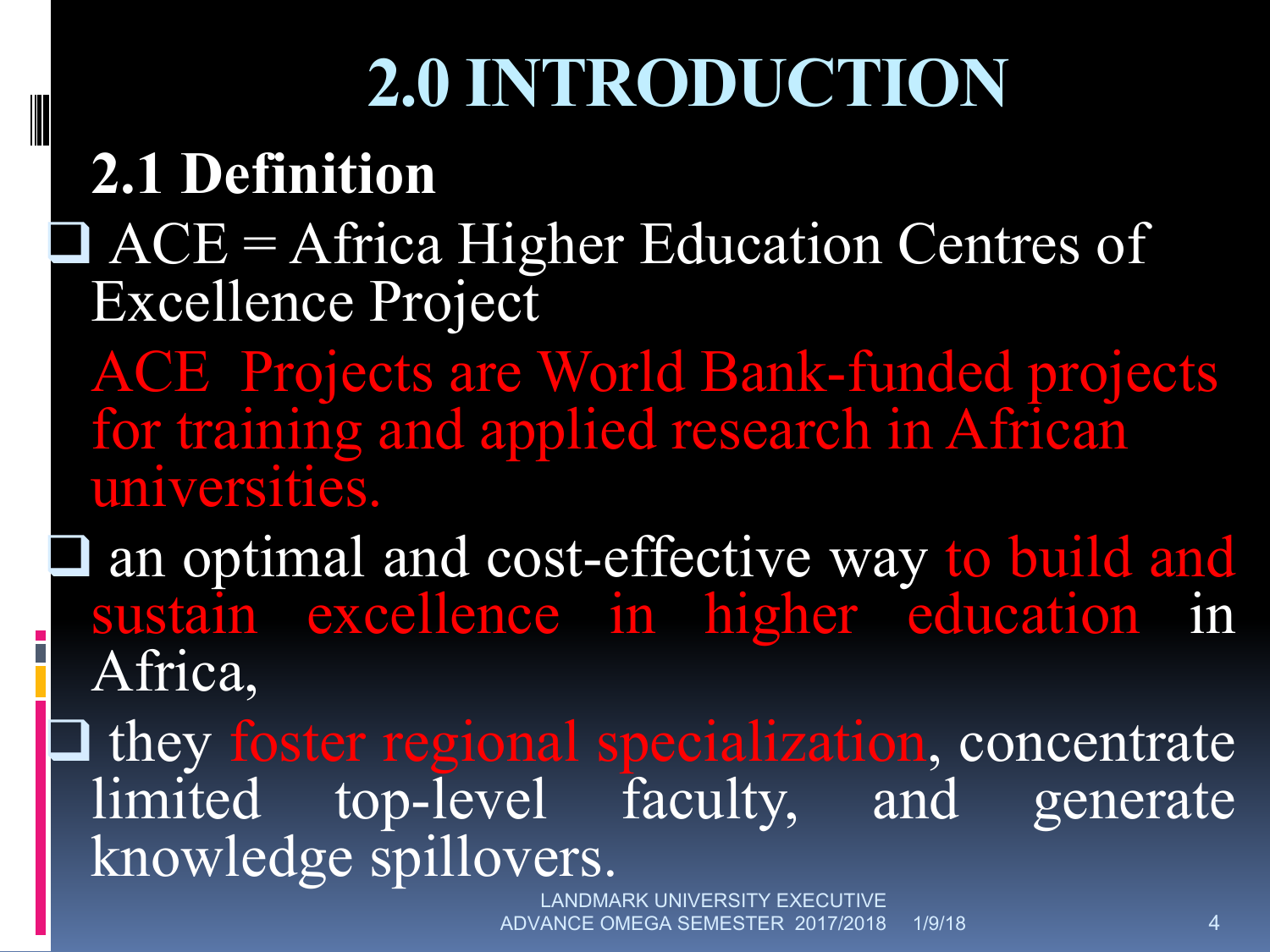**2.2 Objectives of ACE Projects**

- i. to support selected higher education institutions to promote regional specialization in areas that address regional challenges, and
- ii. to strengthen the capacities of these institutions to deliver quality training and applied research (in the selected areas).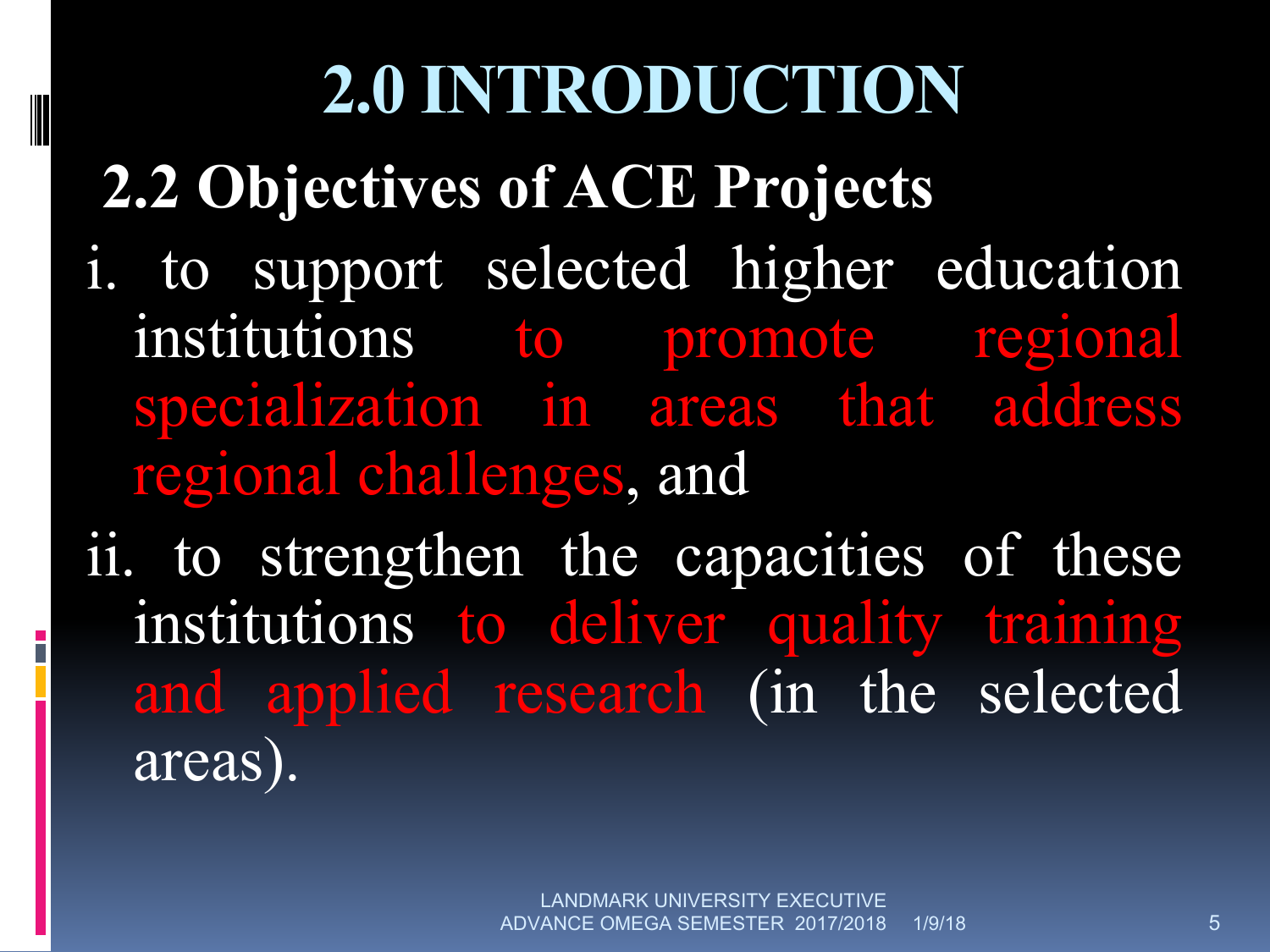# **2.3 Thematic Areas**

# $\Box$  Agriculture

Need for highly-skilled agricultural scientists and researchers to drive economic growth and tackle food security challenges.

#### $\Box$  Health

Need for highly-skilled medical and health workers who will provide the healthcare that is critical to fuel development.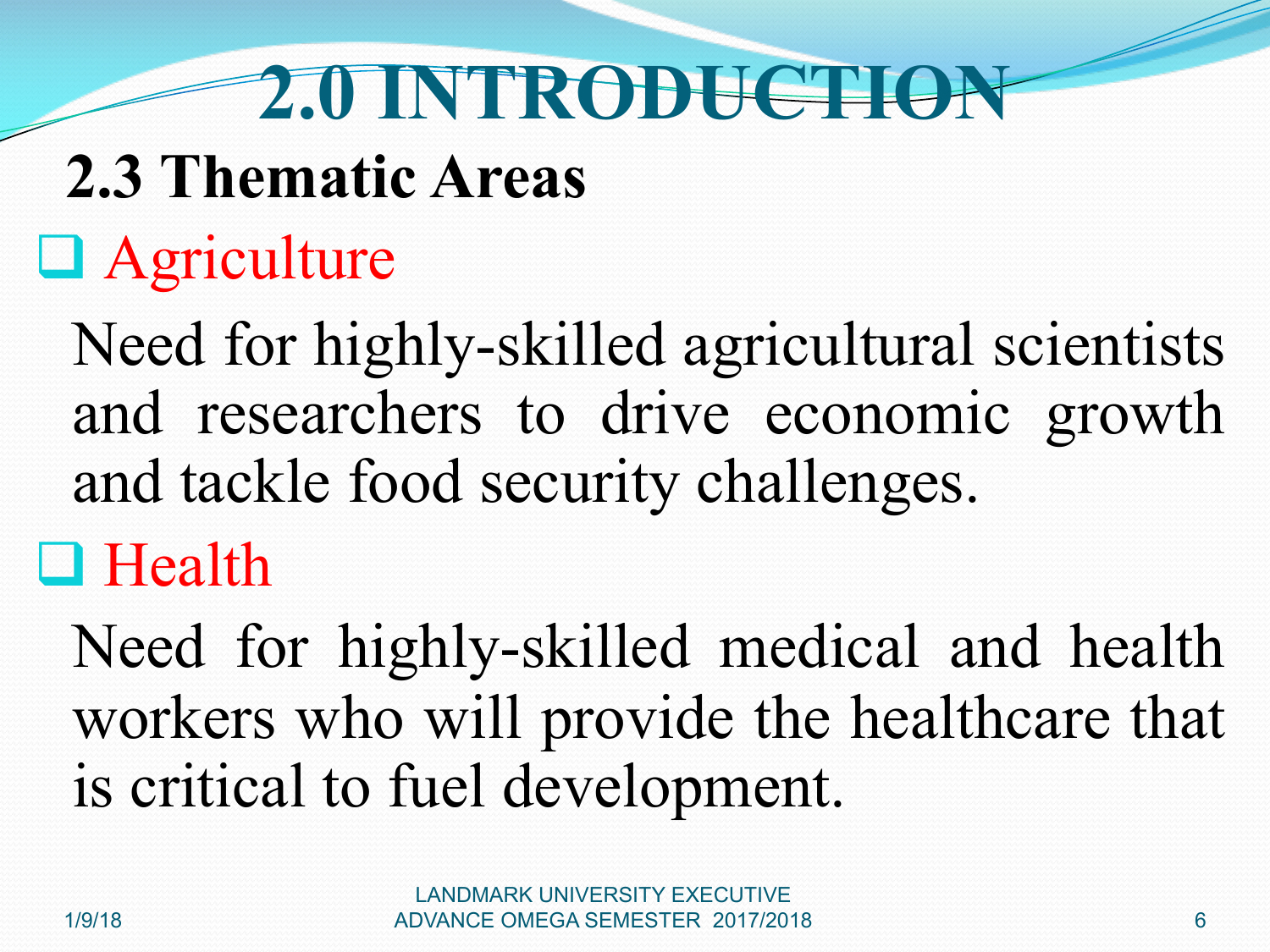- **2.3 Thematic Areas (continued)**
- **Q STEM** (Science, Technology, Engineering and Mathematics)
	- Holds the potential to be absolutely transformative for Africa, because it can equip young people with critical knowledge and skills that are in short supply on the continent.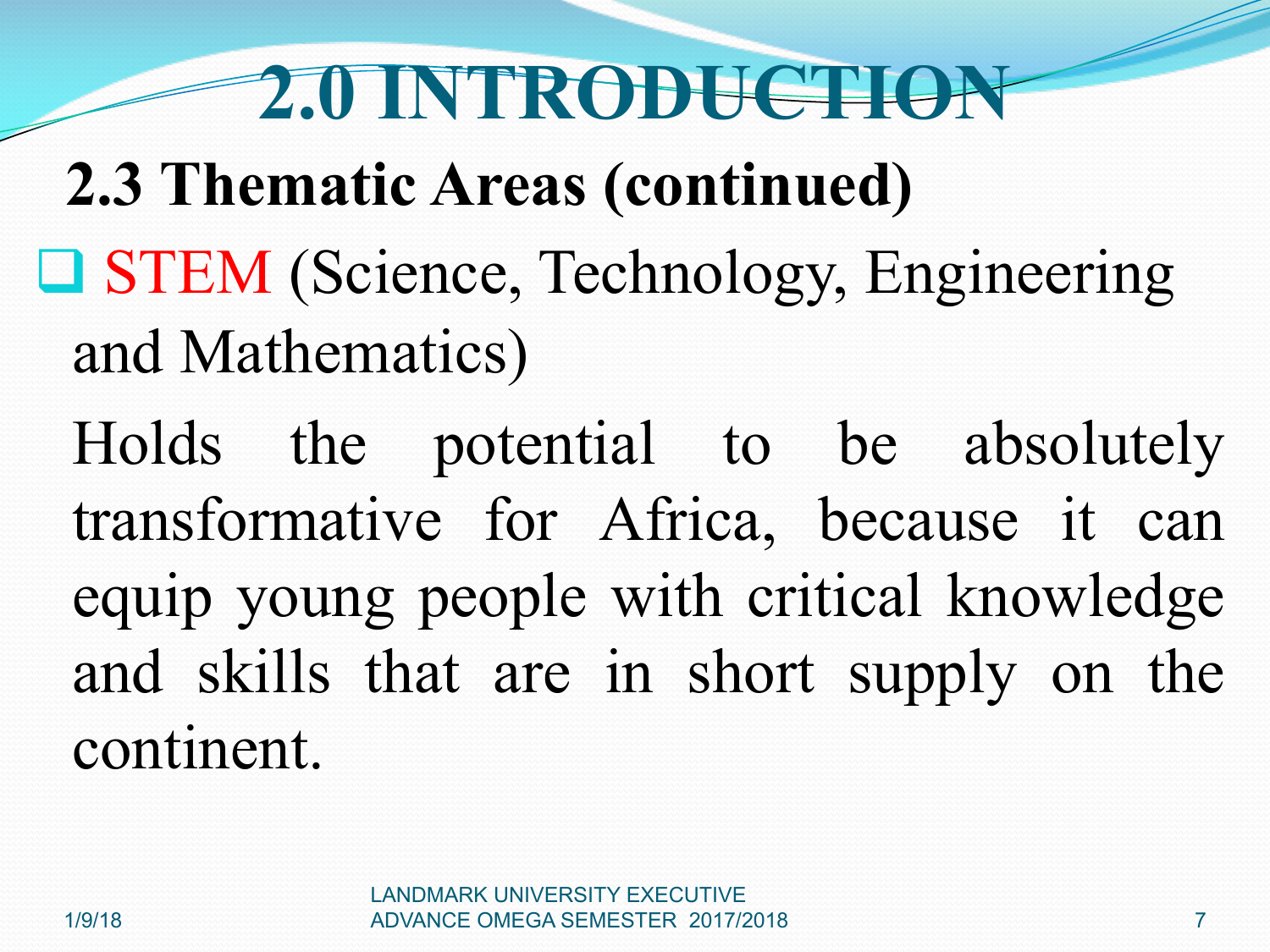**2.4 ACE I** 

- Ø The ACE I Project was competitively and transparently awarded to 22 Institutions in West and Central Africa in 2014.
- $\geq 10$  out of the current 22 ACE I Institutions are located in Nigeria.
- Ø Average value of an ACE I Award was  $$7.0m$  ( $\cancel{+}2.45bn$   $\cancel{\textcirc}$ ) $$1.00 = \cancel{+}350.00$ ).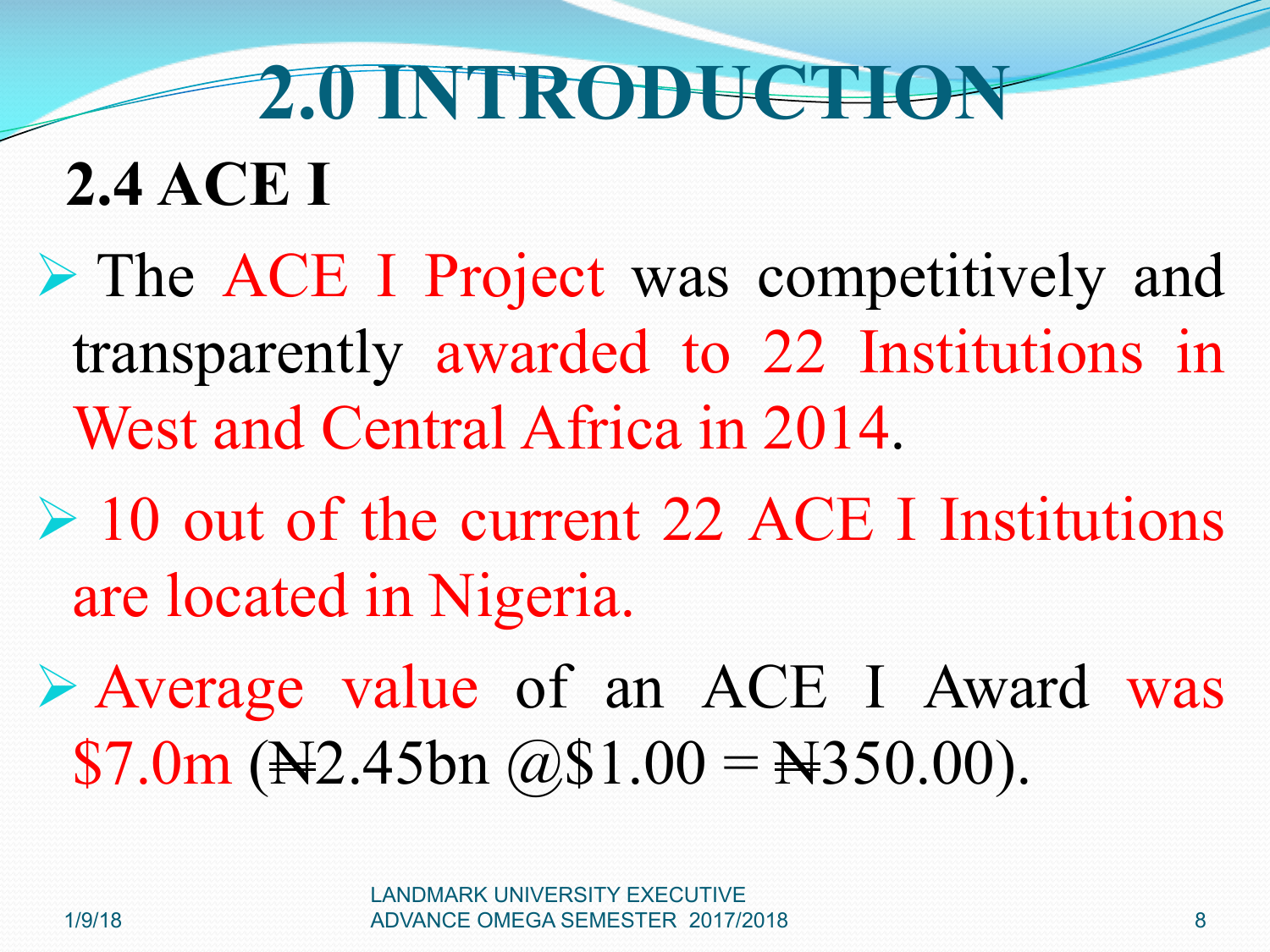# **2.0 INTRODUCTION 2.4 ACE I (continued)**

ACE I Universities in Nigeria

| SN             | <b>Host University</b>                | Acronym        | Thematic<br><b>Area</b> |
|----------------|---------------------------------------|----------------|-------------------------|
|                | Redeemer's University, Ede            | <b>ACEGID</b>  | Health                  |
|                | Federal Univ. of Agric., Abeokuta     | <b>CEADESE</b> | Agric.                  |
| $\overline{3}$ | Univ. of Port-Harcourt, Port-Harcourt | <b>CEFOR</b>   | <b>STEM</b>             |
| 4              | Bayero University, Kano               | <b>CDA</b>     | Agric.                  |
|                | University of Jos, Jos                | ACEPRD         | Health                  |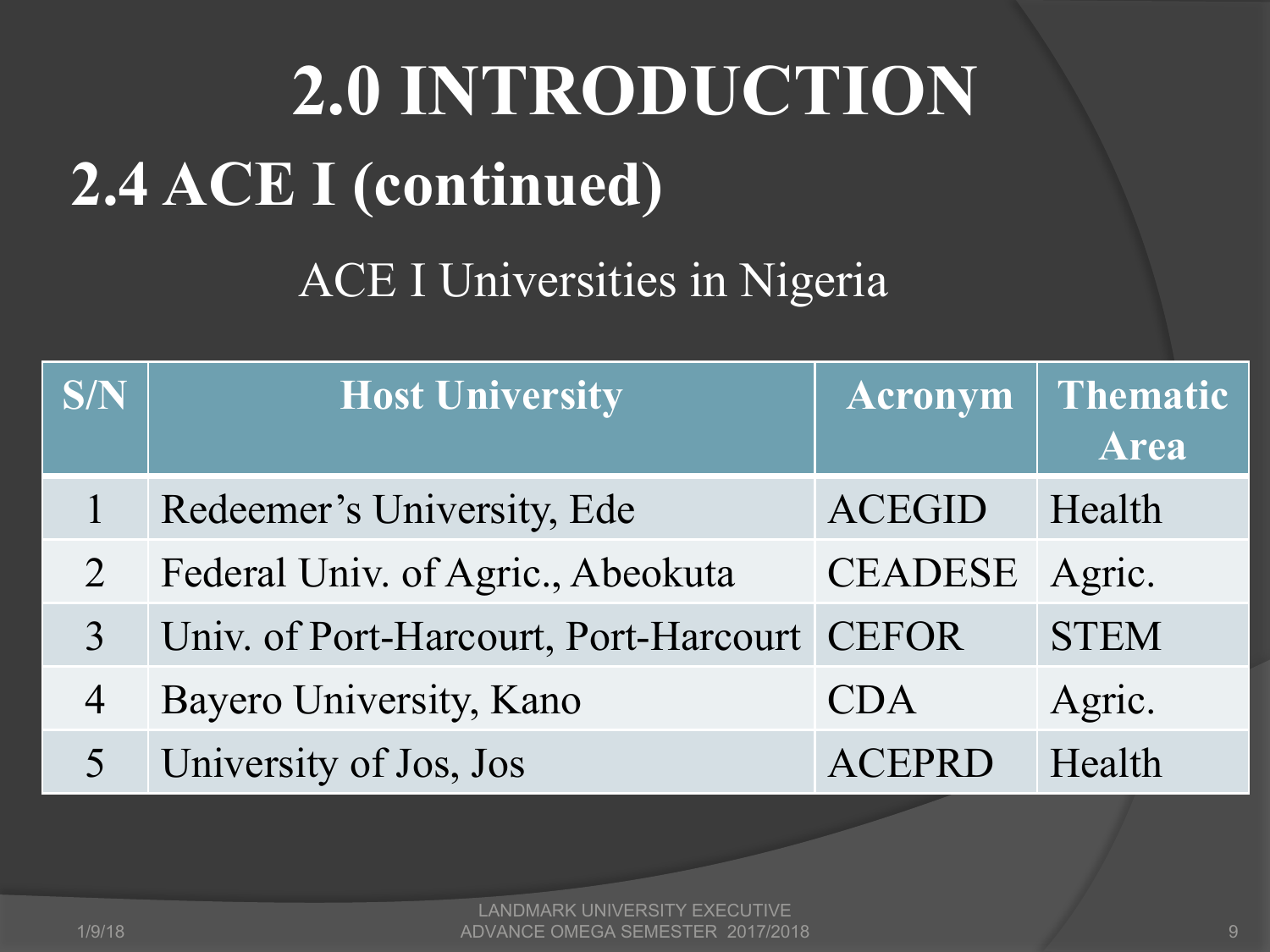# **2.0 INTRODUCTION 2.4 ACE I (continued)**

#### ACE I Universities in Nigeria

| <b>S/N</b> | <b>Host University</b>                      | <b>Acronym</b>  | Thematic<br><b>Area</b> |
|------------|---------------------------------------------|-----------------|-------------------------|
| 6          | Obafemi Awolowo Univ., Ile-Ife              | <b>OAK-Park</b> | <b>STEM</b>             |
|            | Pan African Univ. of Science & Tech., Abuja | <b>PAMI</b>     | <b>STEM</b>             |
| 8          | University of Benin, Benin-City             | <b>CERHI</b>    | Health                  |
| 9          | Ahmadu Bello University, Zaria              | <b>ACENTDFB</b> | Health                  |
| 10         | Benue State University, Makurdi             | <b>CEFTER</b>   | Agric.                  |

# Agric=30% Health=40% STEM=30%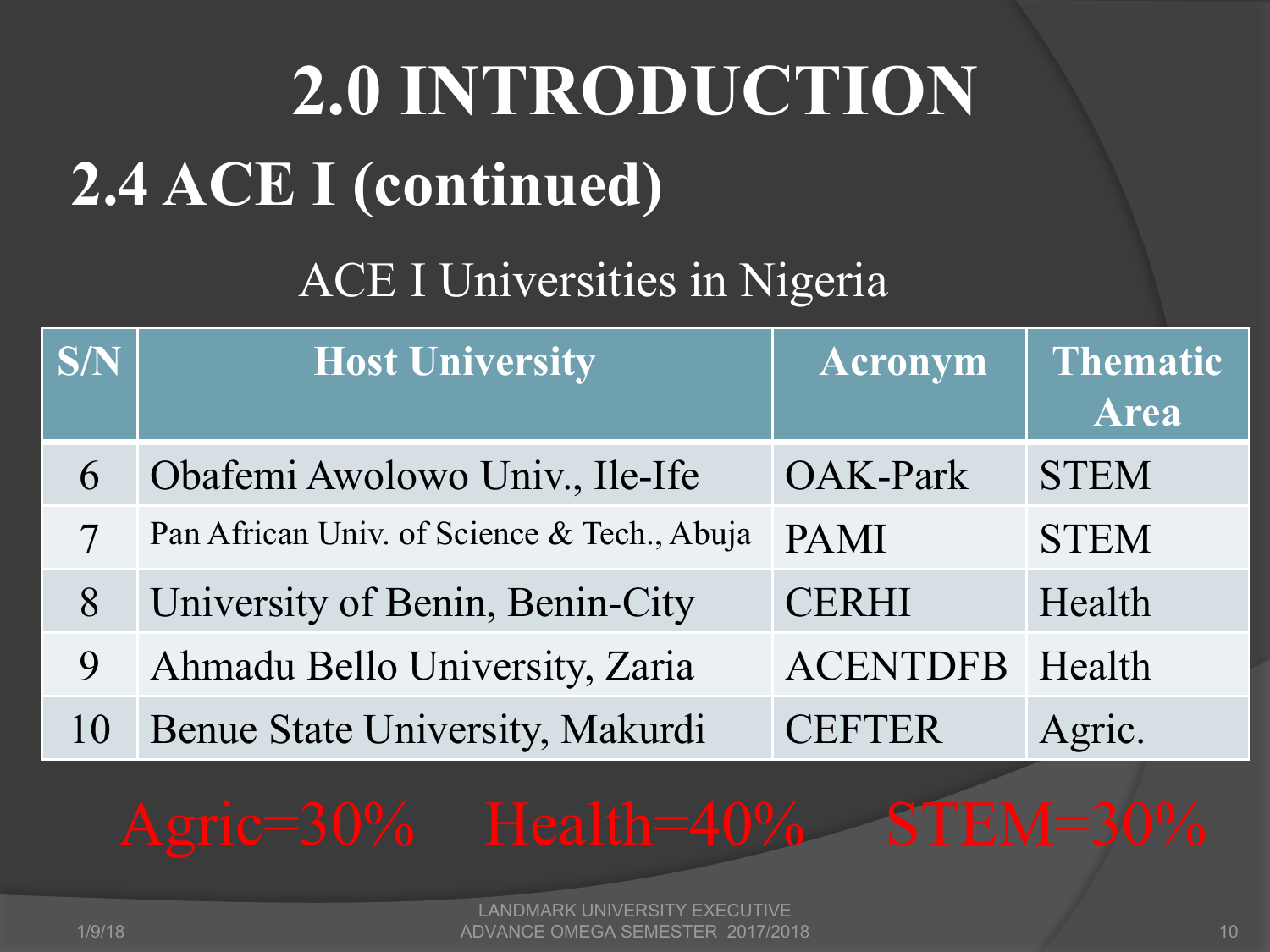**2.4 ACE I (continued) Other countries hosting ACEs in West and Central Africa:**  $\Box$  Republique du Benin **□ Burkina Fasso**  $\Box$  Cameroun  $\Box$  Cote d'Ivoire (3)  $\Box$  Ghana (3)  $\Box$  Senegal (2) Togo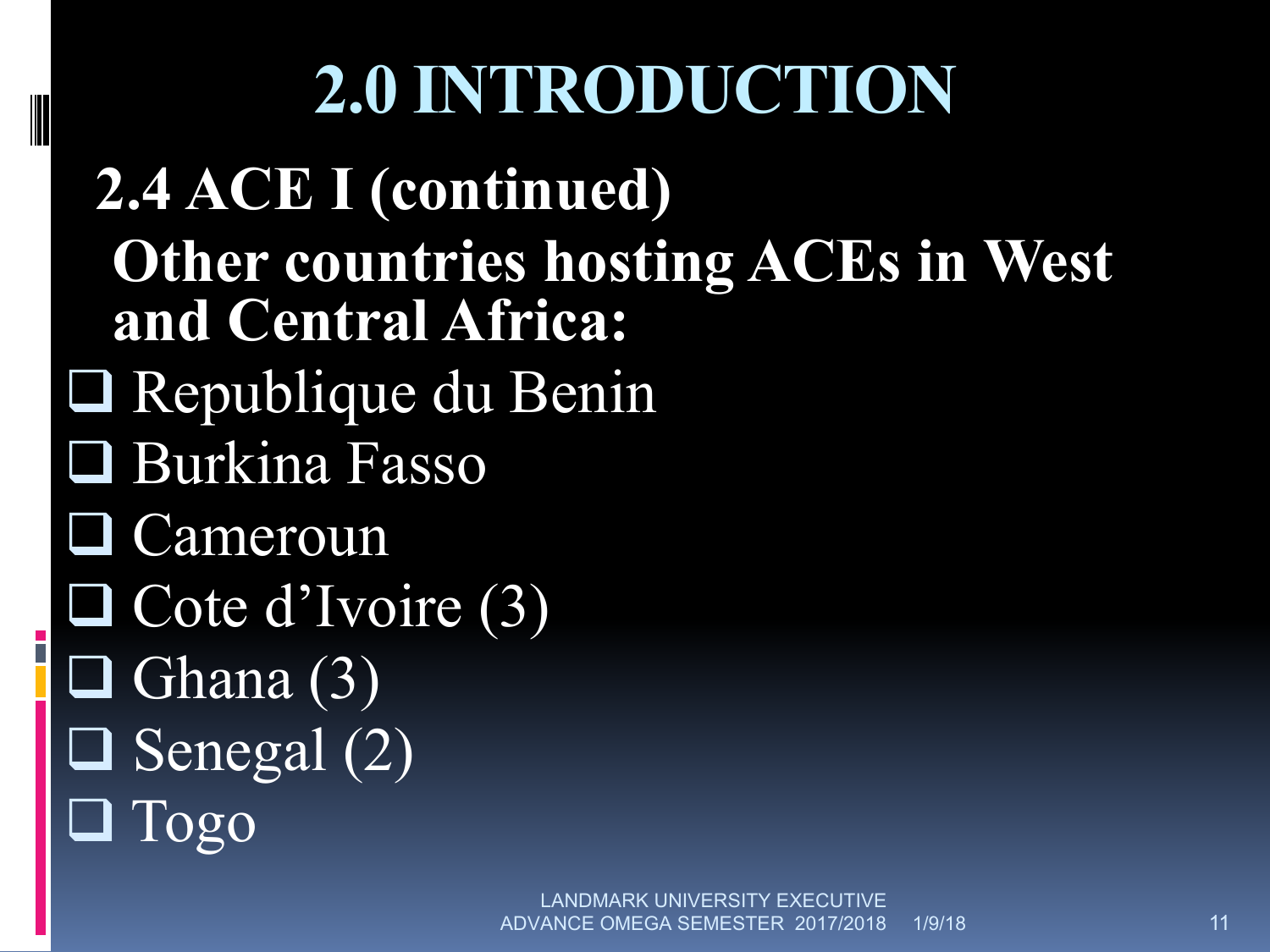# **2.5 ACE II**

Based on the success of ACE I, the World Bank embarked on ACE II Project for Eastern and South African countries in 2016. Number of awards  $= 24.$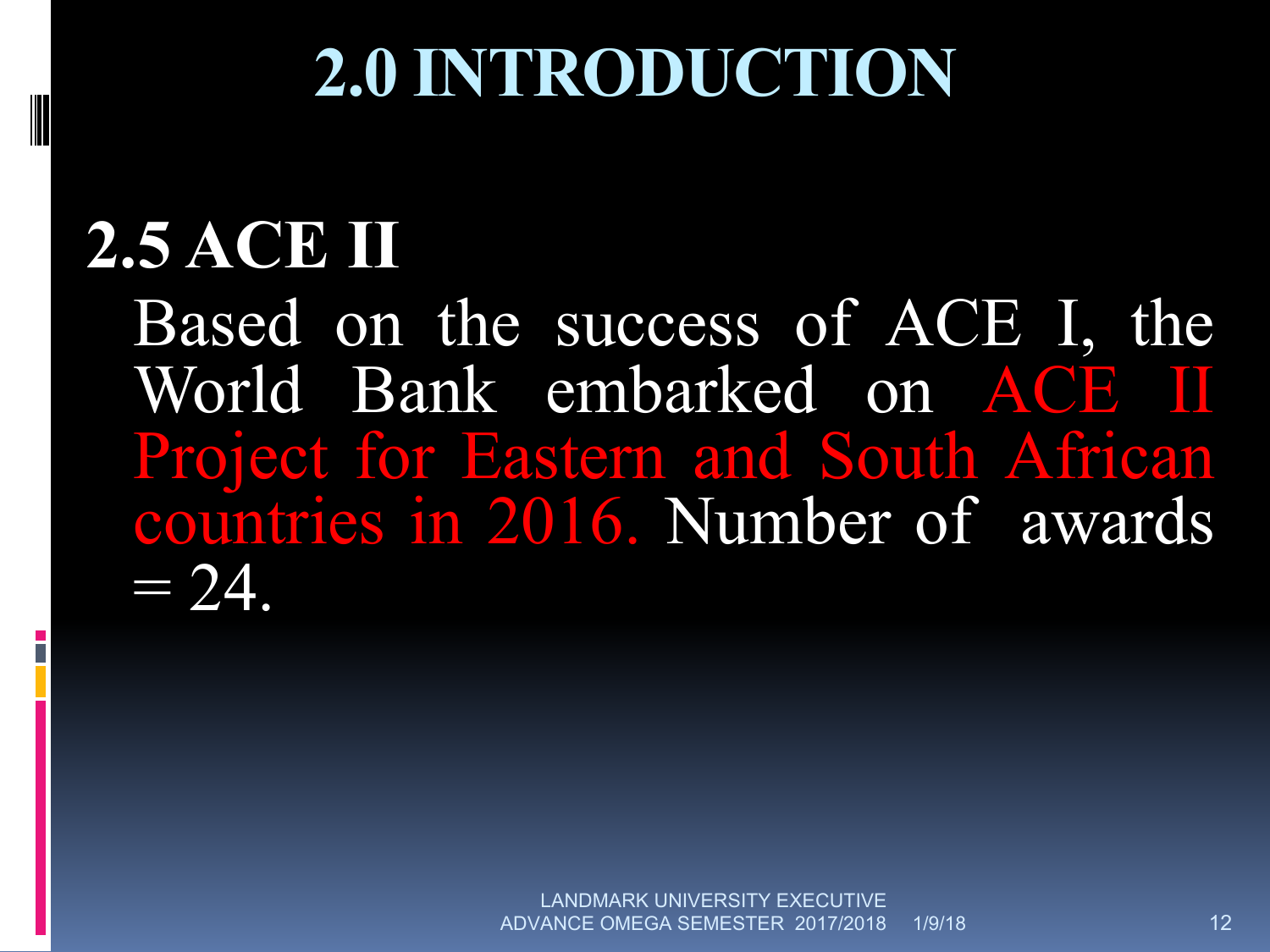#### Distribution by Country: 46 Centers in  $\mathsf{S}$ **Current Africa Centres of Excellence 16 Countries**

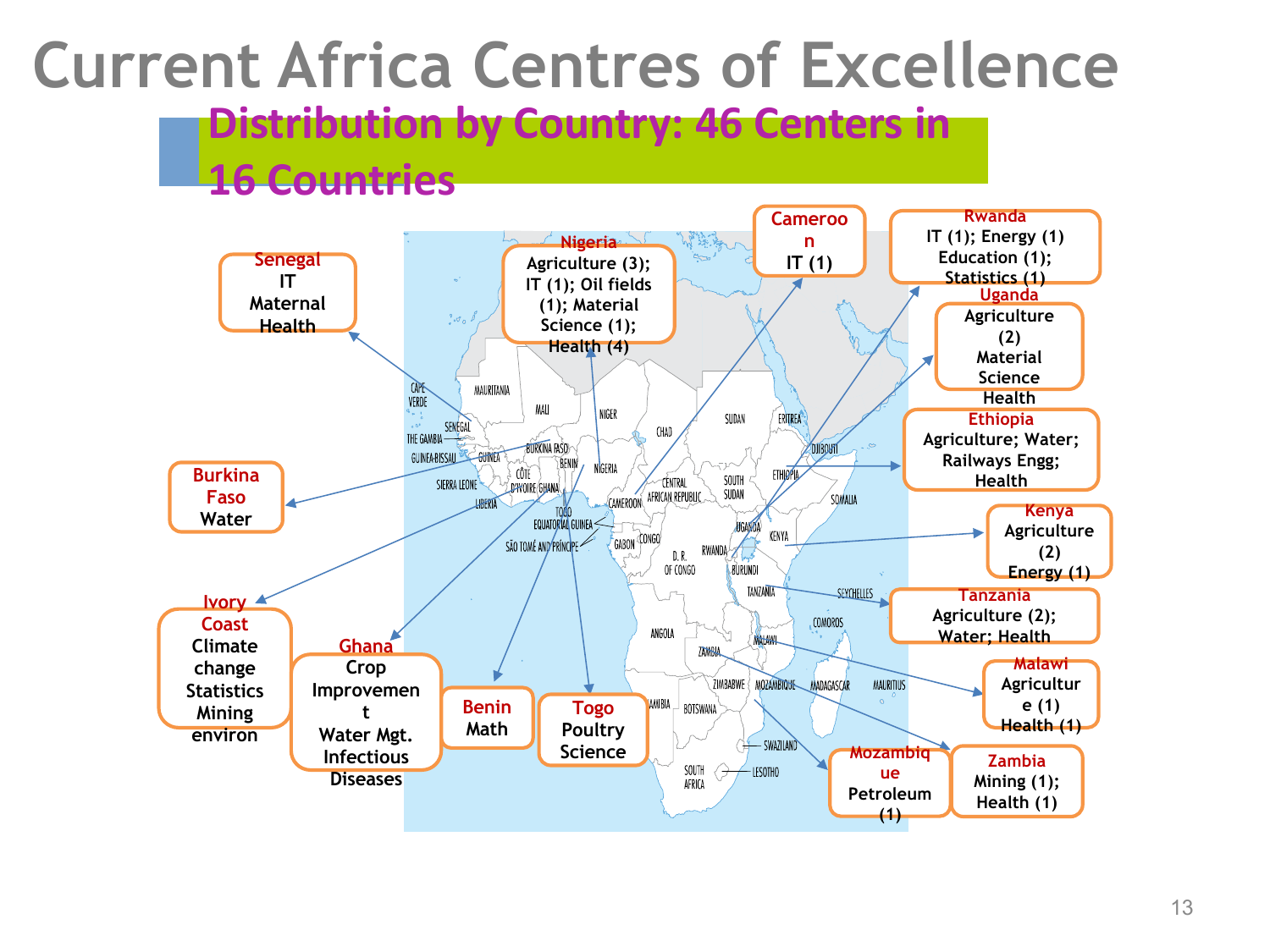# **3.0 ACE III**

**3.1 Preamble Q** Based on the success of ACE II, the World Bank has decided to invite proposals for ACE III in April 2018.

**Q** Decision was only made available to participants of the Joint 8th ACE I and 3rd ACE II Workshops in Accra, Ghana (6th-10th Nov., 2017) during the Closing Ceremony on 10th November, 2017.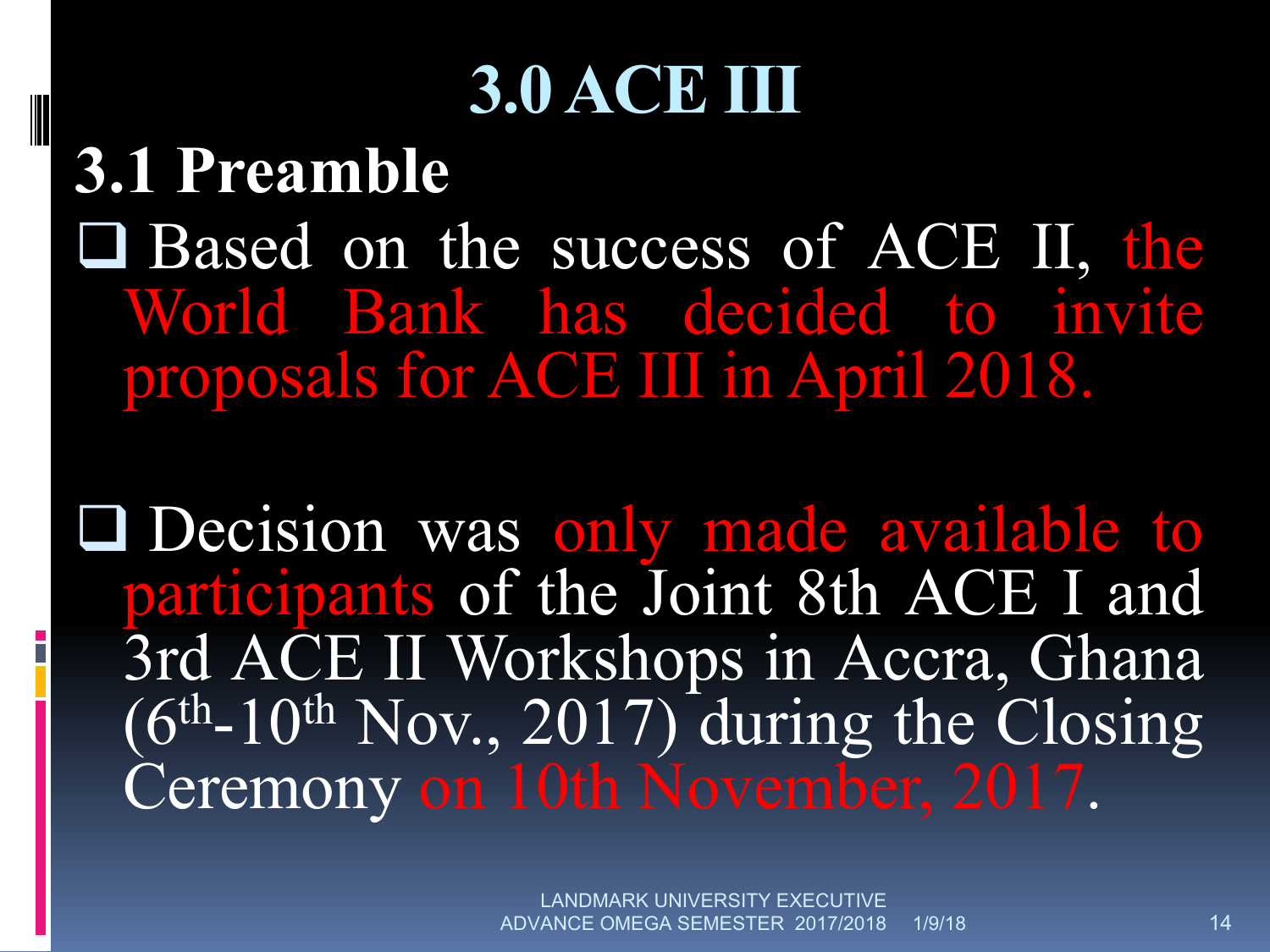# **3.0 ACE III 3.1 Preamble (continued) Q However, existing ACE Universities** have already started making arrangements for proposal submissions. For example at OAU, we have decided to bid for the two available options.

**Q It is expected that there will be a** deluge of applications for ACE III, so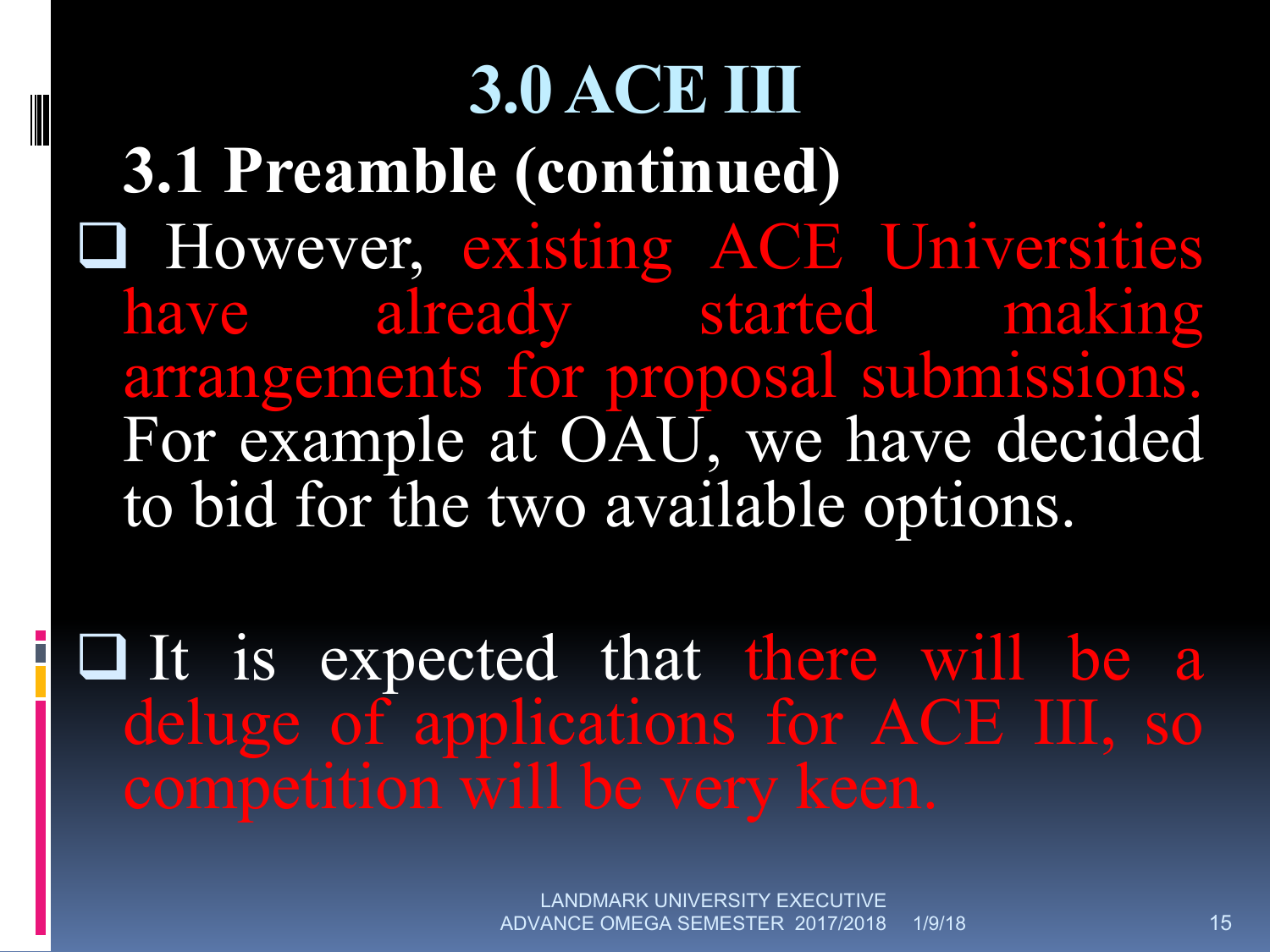# **3.0 ACE III**

**3.2 Scope** Two types of projects will be funded under ACE III, namely: i. Upgrade (of successful ACE I Projects) ii. New Proposals

## **3.3 Beneficiary Zone** West and Central African countries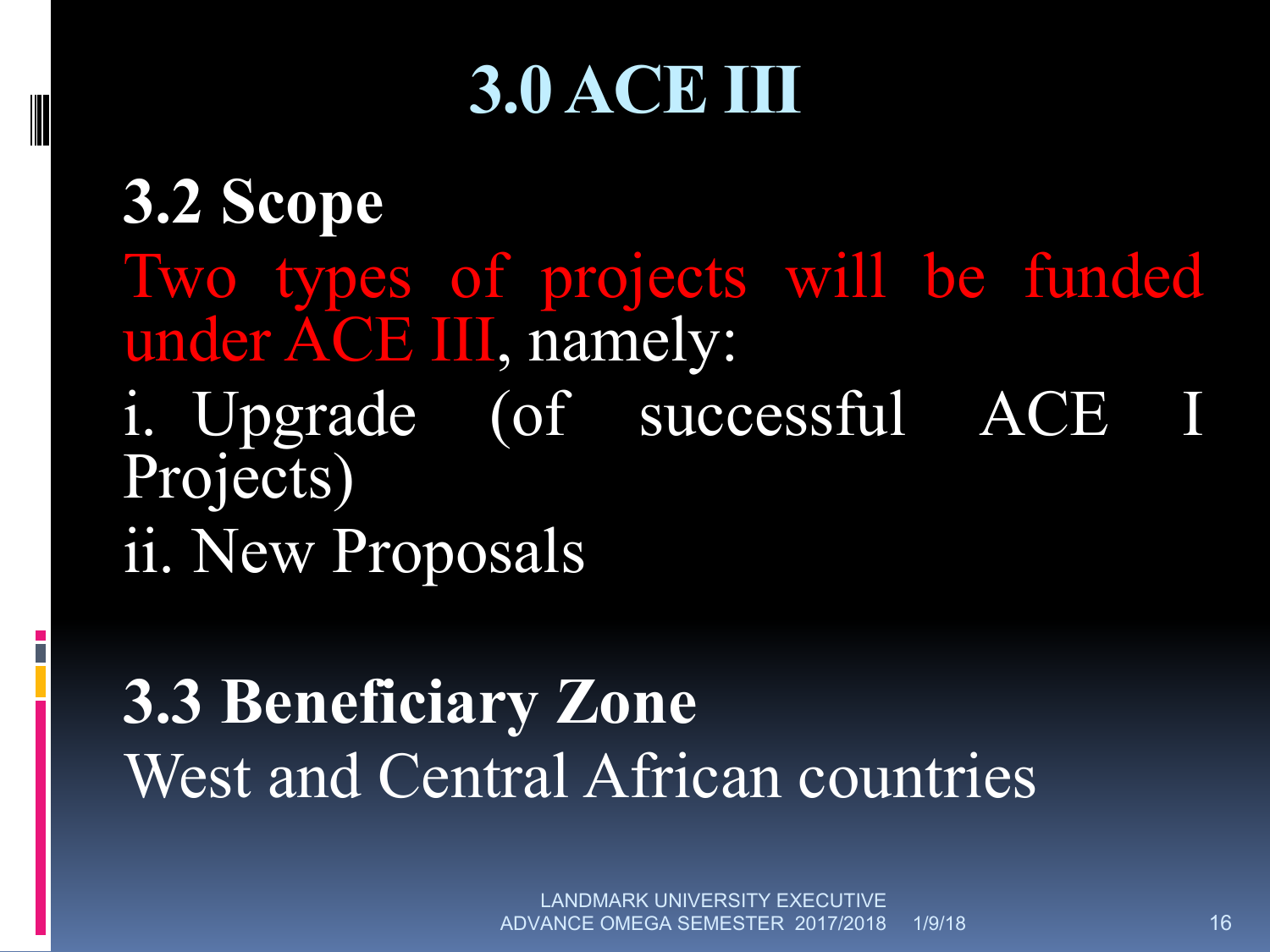# **3.0 ACE III**

**3.4 Timetable** § April 2018: Call for Proposals § June 2018: Submission of Proposals § August 2018: Selection of ACE III Institutions § September 2018: Negotiations

■ December 2018: Approval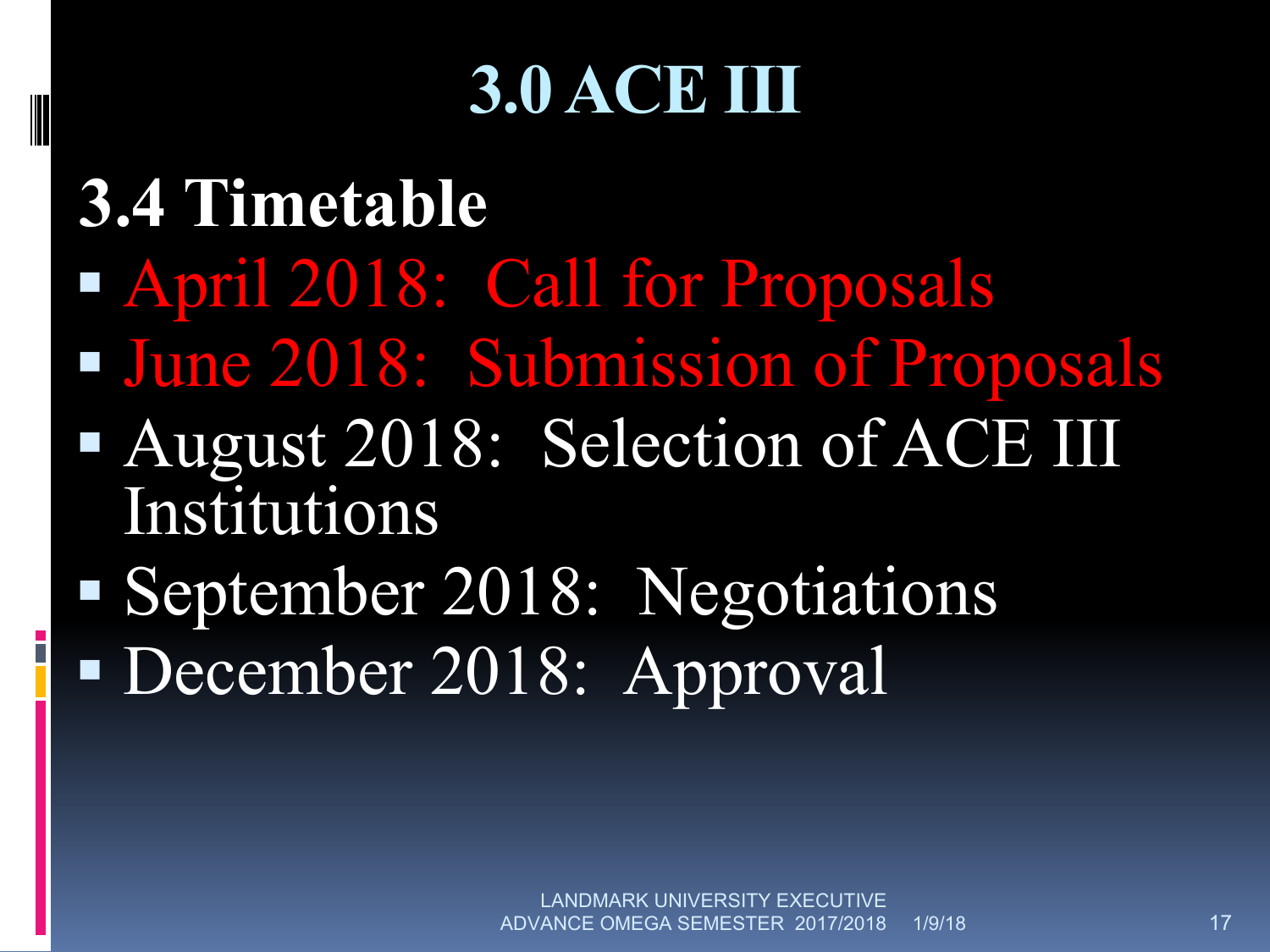#### **3.0 ACE III 3.5 What Next? RUN vs. LMU**

i<br>L

| S/N            | <b>Parameter</b> | Redeemer's<br><b>2013/2014 Session</b> | <b>Landmark</b><br><b>2017/2018 Session</b> |
|----------------|------------------|----------------------------------------|---------------------------------------------|
|                | Establishment    | 2005 (8-year old)                      | 2011 (7-year-old)                           |
| $\overline{2}$ | <b>Type</b>      | Private                                | Private                                     |
| 3              | Affiliation      | <b>RCCG</b>                            | <b>LFCW</b>                                 |
| $\overline{4}$ | Colleges         | 3                                      | 3                                           |
| 5              | Undergraduate    | 26                                     | 23                                          |
| 6              | Postgraduate     | 2013/2014 (8th yr.)                    | 2017/2018 (7th yr.)                         |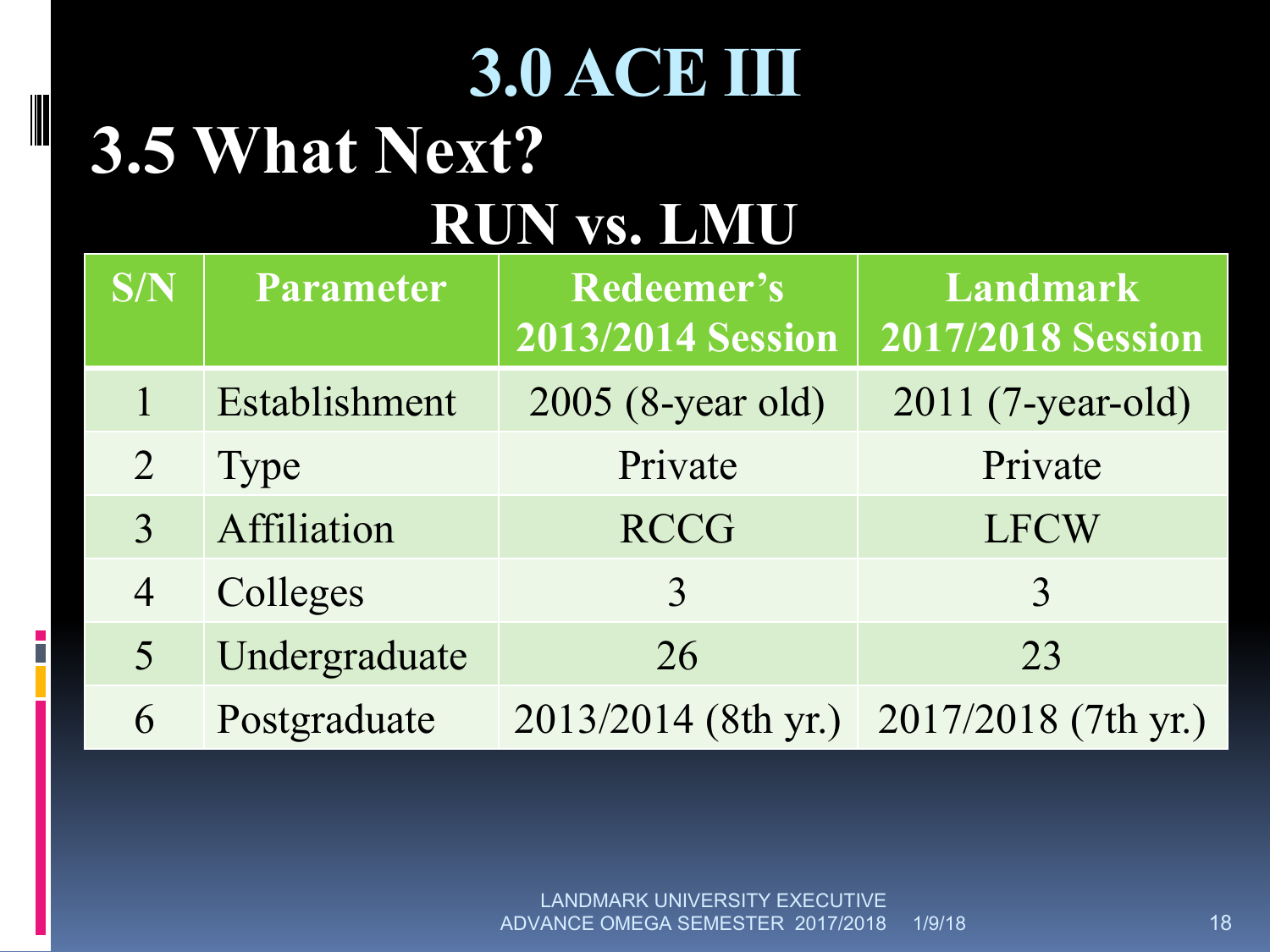# **3.0 ACE III**

**3.6 The Way Forward** Ø LMU should submit proposals for ACE III.

Ø Preparations for the submission of ACE III Proposals should start in earnest.

Ø Teams of Researchers should be formed now and commissioned to start writing proposals for review and shortlisting by the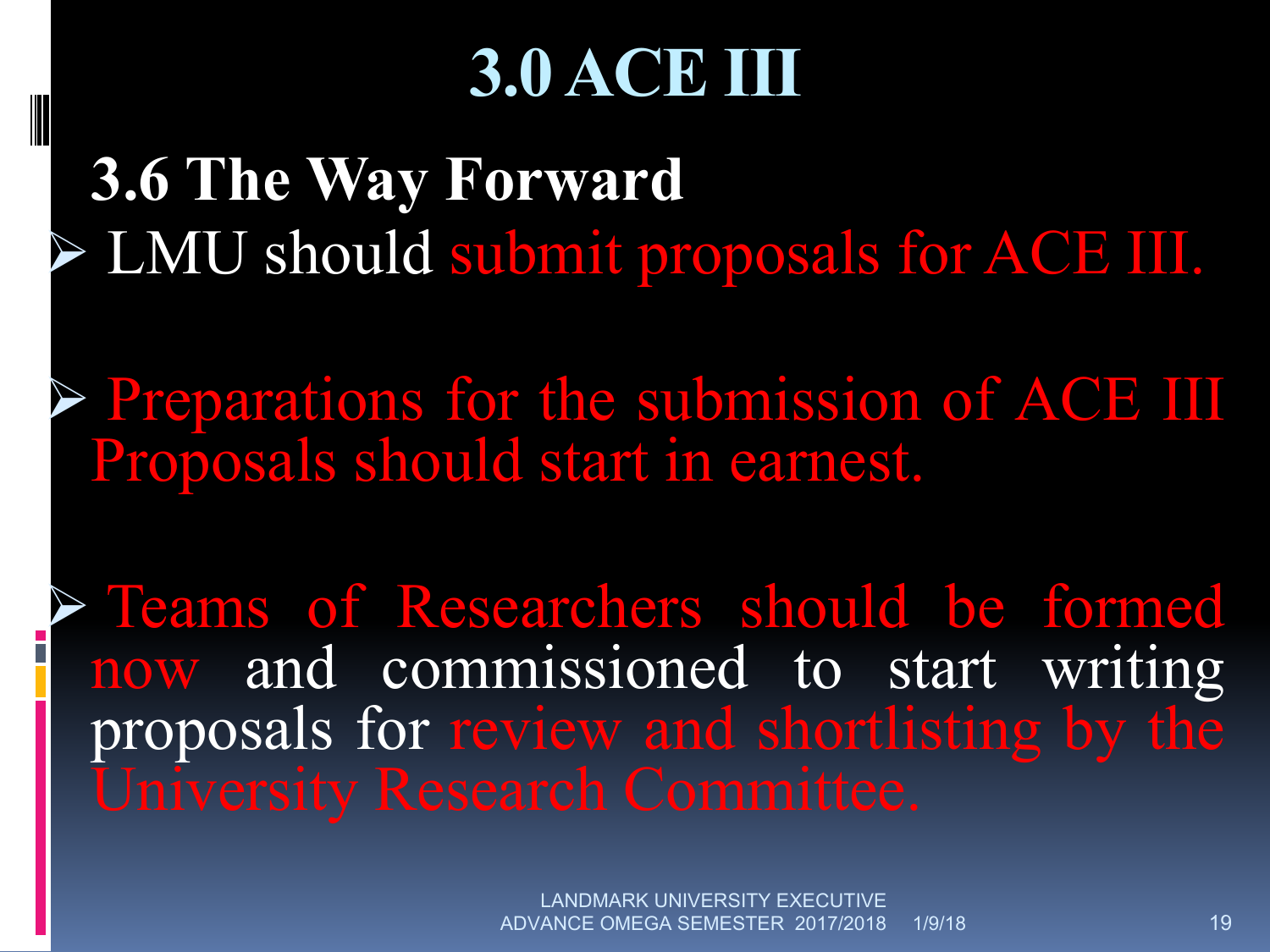## **4.0 WRAP-UP**

**□ The ACE Projects I & II are World Bank-** funded projects that were competitively and transparently awarded to African Universities in West and Central, and East and Southern Africa in 2014 and 2016 respectively, to promote regional specialization in areas that address regional challenges.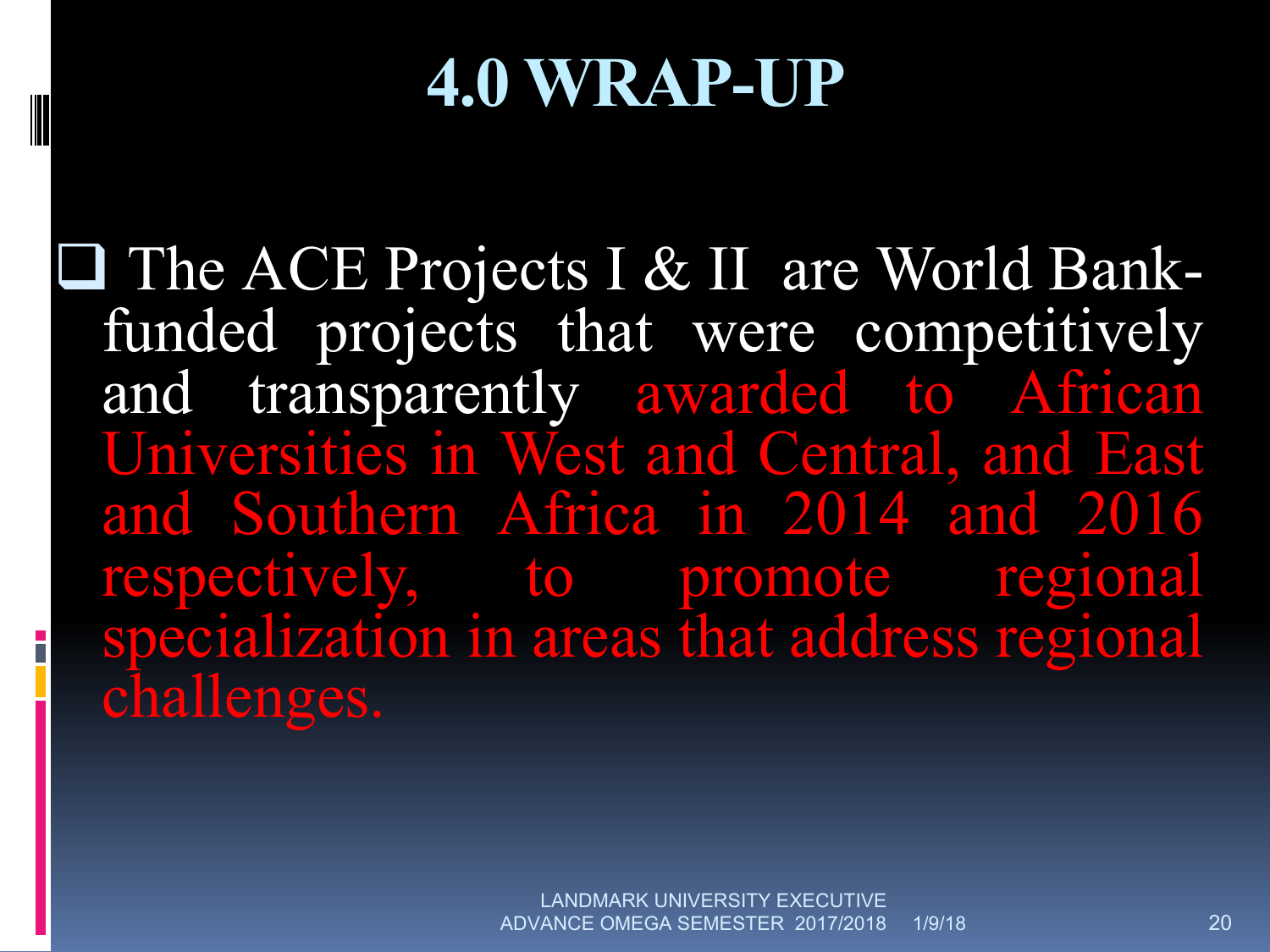# **4.0 WRAP-UP**

 $\Box$  Based on the success of ACE Projects I & II, the World Bank has decided to invite proposals for ACE III in April 2018.

 $\Box$  Even though the above information is not yet made public, existing ACE Universities are privy to it.

 $\Box$  Consequently, they have started prepare!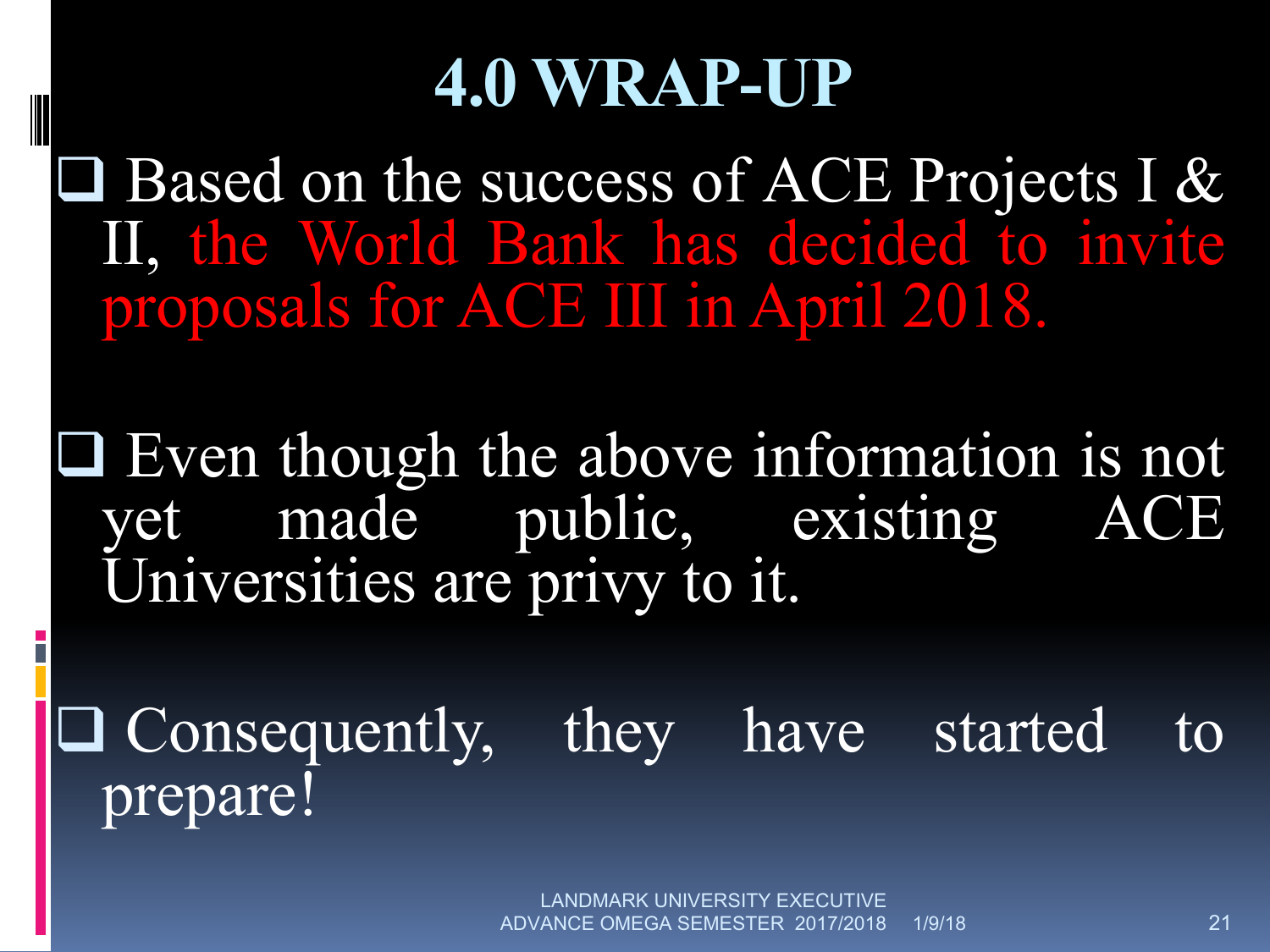# **5.0 RECOMMENDATIONS**

**Q LMU should submit proposals for ACE** III in order to raise the bar of excellence in driving its agrarian revolution.

**Q Preparations for the writing and** submission should start in earnest.

**Q** Teams of Researchers should be formed now and commissioned to start writing proposals for review and shortlisting by the University Research Committee.

1/9/18 ADVANCE OMEGA SEMESTER 2017/2018 1/9/18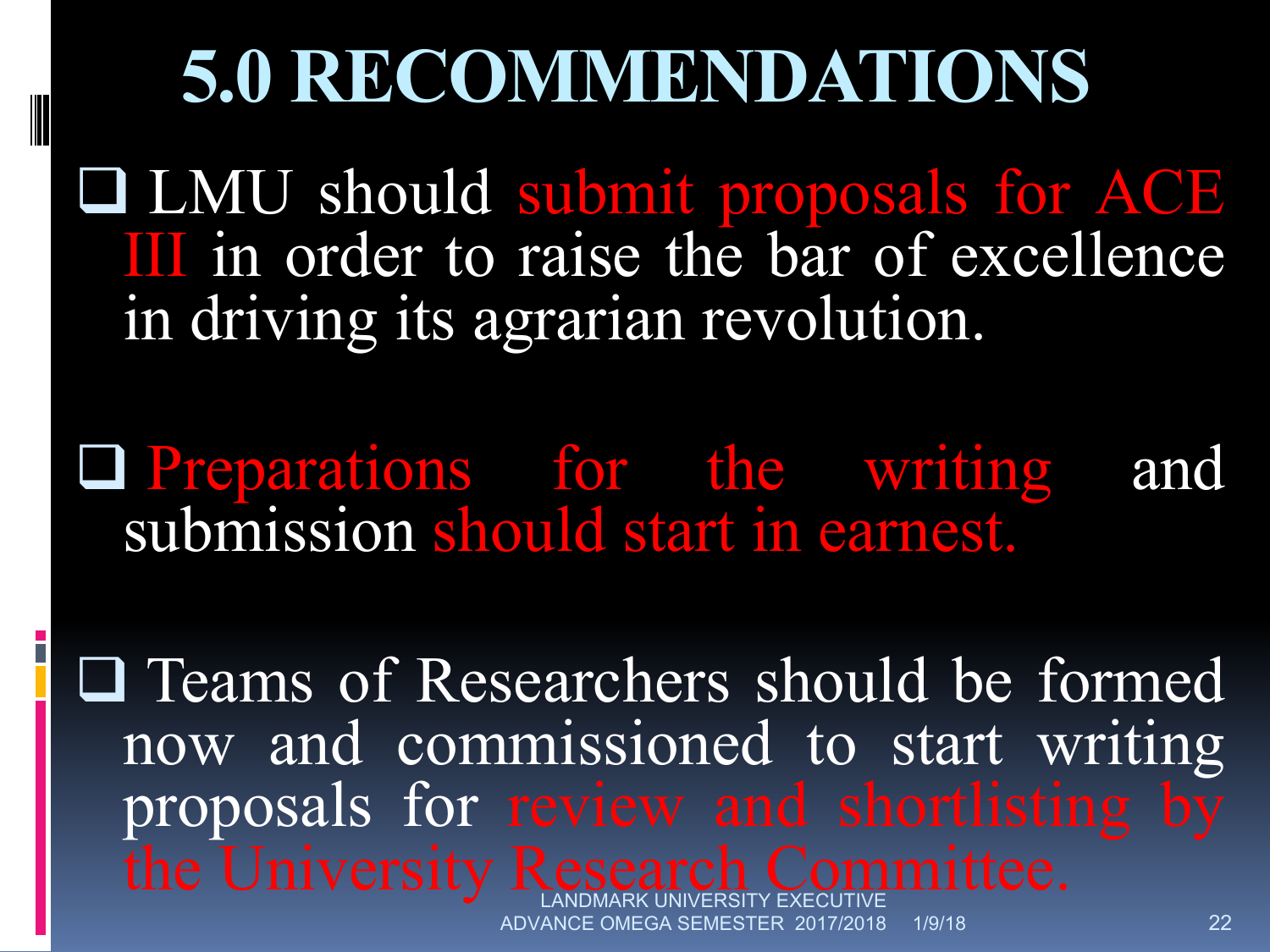# **5.0 RECOMMENDATIONS**

## **Q** For further information please visit:

http://www.worldbank.org/en/news/press-<br>release/2014/04/15/world-bank-centers-excellence-<br>science-technology-education-africa

#### Or Contact:

Prof. L. O. Adekoya

Intellectual Property and Technology Transfer Office (IPTTO)

2nd Floor (Directly above CSIS Office)

1st College Building

E-mail: lmu.iptto@lmu.edu.ng

( **0803 344 9670**